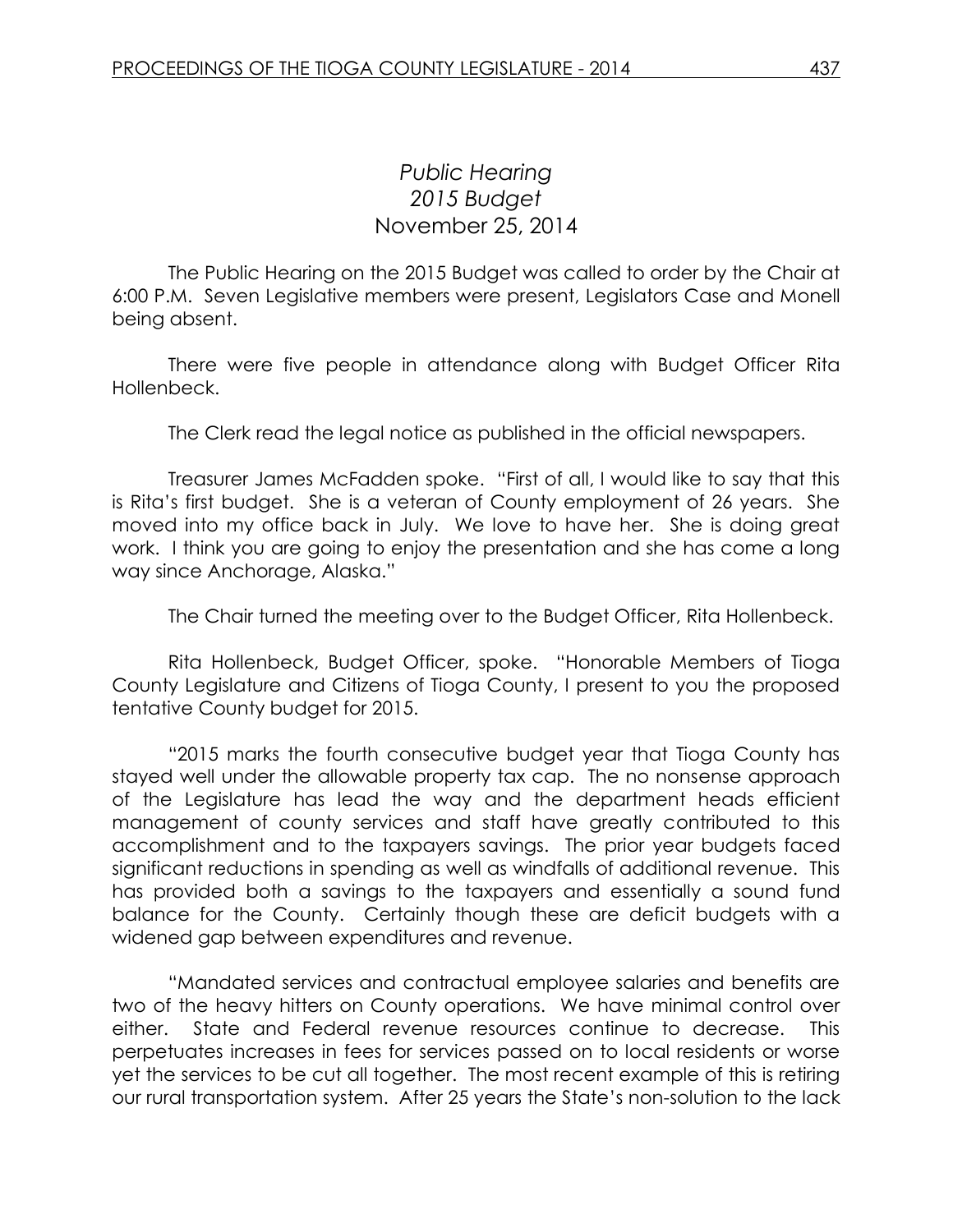of funding strong armed the County to make this difficult decision. Our County simply could no longer afford it. At this time, Legislature and managers are working hard to offer alternative options.

"Efforts have been made to bridge the deficit gap including energy improvement that will save the County approximately \$100,000 annually for electric and fuel costs, continued reduction of staff and establishing reserves or savings with surplus money to fund larger County investments. All of these have proven to be fiscally prudent as is evidenced by positive annual financial reports and the recent State Comptroller's outstanding fiscal stress score.

"New York State has announced a property tax rebate or freeze initiative this year. Some of the citizens have seen rebates ranging from \$20 to \$100 for the 2014/2015 school taxes. Two requirements to qualify for this are to stay under the property tax cap and to create a shared services plan or efficiency plan that saves the County and taxpayers money. Shared services could be the very thing that will bridge the gap. I encourage all stakeholders, County, Towns and Villages to actively work on cost savings ideas, consolidation, and a progressive shared services plan. These rebates may be minimal, but they are a step in the right direction. I anxiously await real relief in areas such as Pre-K, Handicapped Children's Education, Indigent Legal Services, and Safety Net to name a few.

"Sales tax revenue received by the County has increased slightly and we continue to share with the Towns and Villages to help balance their local budgets. The 2015 budget distributes over \$4,600,000. Some counties retain this tax or have reduced the distribution percent to fund their own budgets. We continue the same level of funding to outside agencies at a net cost of \$689,363. We value the services they provide to enhance our communities and wish we could do more.

"Department heads were asked to keep their budgets neutral and we attempted to reduce the reliance on fund balance appropriation. I commend those Department heads that came in under budget. This is notable. With the significant cuts the last few years there is little room to reduce the bottom line without cutting services or staff. We missed the mark on both. Inflationary increases to several contracts , a 15.5% to 17.5% increase in health insurance in addition to pending contractual salary increases were the largest factors.

"Frankly, the increase in money drawn from fund balance was to prevent further increase in taxes to our residents, but this is a Band-Aid approach and not sustainable in future years.

"The County tax levy will increase by \$518,562 or 2.45%, to \$21,725,228. Tax rates will vary from Town to Town due to the State established equalization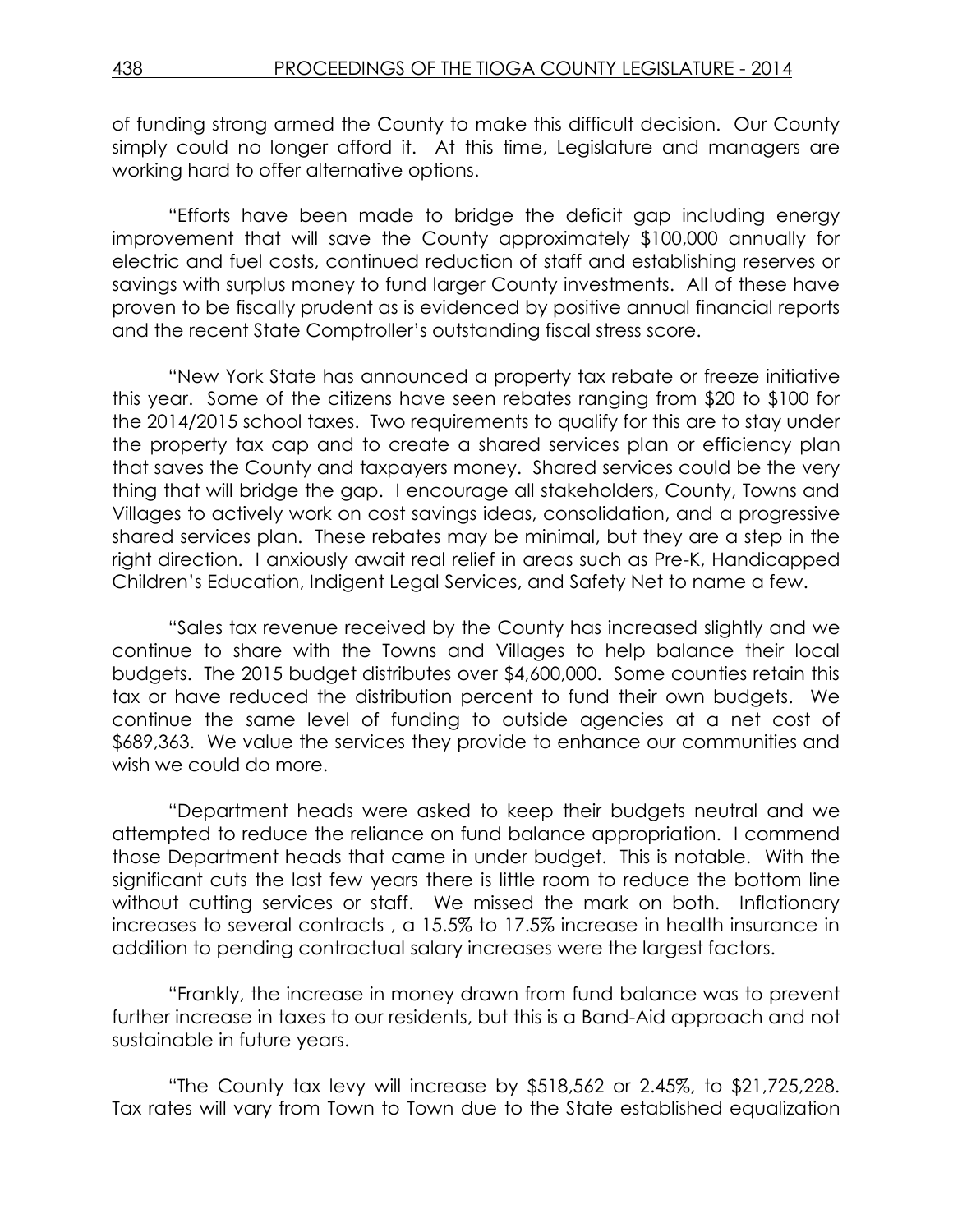rates. The Tax levy for recycling in the Solid Waste budget has increased by \$87,092 or 9.48% to \$1,005,658. The sole factor is the renewal of the recycling contract. This contracted service is still more cost effective than hiring additional County staff for this service.

"The combined tax levy increase is \$605,654 or 2.74% bringing the levy to \$22,730,886. Under this proposed budget we are under the tax cap by 1.35% and have anticipated a needed rollover moving into 2016 of \$295,155.

"The coming years will be fiscally challenging. I look forward to the continued opportunity to serve. I would like to thank the County Legislature, Department heads, and all County employees for their participation and added value to this laborious budget process. I especially want to thank the Treasurer's Staff, the Legislative Clerk's Office, and Mary Hogan for their efforts in assisting and educating me while putting the budget together.

"The proposed tax levy cannot be increased after tonight's hearing without an additional public hearing. If you will reserve your comments until after I give you the budget hi-light presentation."

Budget Officer Hollenbeck presented and went over several slides regarding the 2015 budget.

Legislator Huttleston spoke. "You did a really excellent job and your presentation was really super. I want to compliment you because this is your first year here and we are very fortunate to have somebody like you come aboard, and I do not know how everybody else on the Legislature feels, but this is well presented that anybody can understand and I want to compliment you and thank you."

George Penney spoke. "First of all I want to thank the lady for the presentation. I agree with Mr. Huttleston on that. She has done a very fine job. I also thank all of you for what you have been doing as far as attempting to reduce our taxes. As a taxpayer I am very happy with that.

"I hope that you will continue to find ways to reduce these taxes, particularly in the workforce reduction. I think first of all of the economic development situation. We no longer need economic development really. When I came here tonight I saw two hotels in Apalachin and they were doing pretty well. There was a major highway going by there attracting people to them. As I crossed the bridge I saw three more hotels and all of them seem to be in good shape. We really do not need any additional economic development.